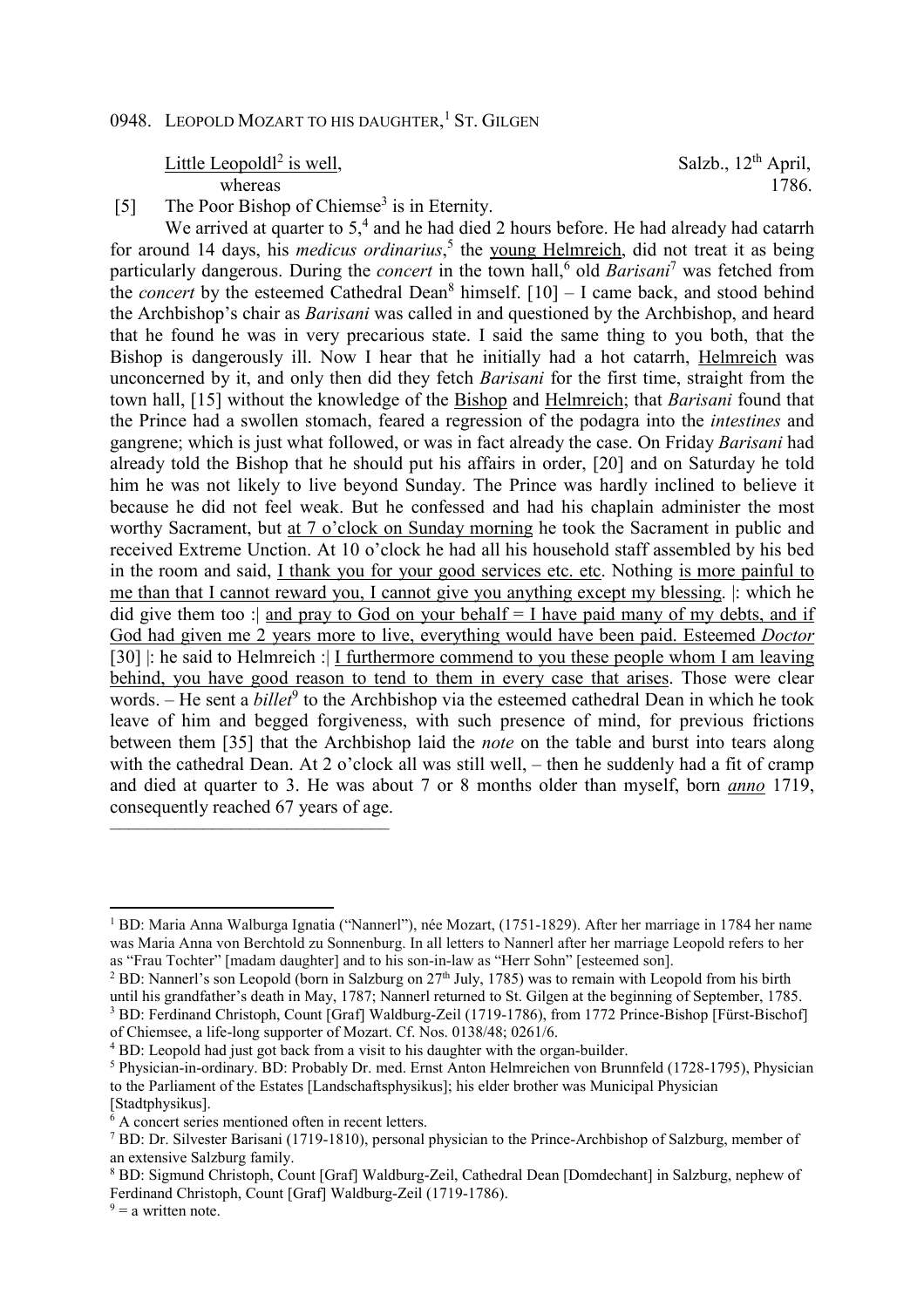The advice which I gave Herr Marchand<sup>10</sup> regarding his daughter,<sup>11</sup> [40] and which he followed even before my departure, has had the desired effect; I had a long conversation with Count Seeau<sup>12</sup> on various musical and theatrical subjects, did not even mention Gredl once, but led into our conversation in such a way that he was obliged to mention her himself, I remained *indifferent*, said that he was right, and thus coaxed him into revealing his opinion and his plan. [45] That put me in a position to give Marchand secure advice. – Now she has received a *decree* of appointment as singer at court with 500 florins per annum for 3 years. That was all we asked for, the rest happened on its own; explaining it all would involve me in too much shedding of ink. In the *oratorio* in the Music Lovers' *Concert* – *Bettulia Liberata*<sup>13</sup> – she sang the main part, *La Giudita* |: Judith :|, that much I must tell you. [50] Count *Seeau* was the main opponent of employing Gredl, whereas the Elector himself was inclined in favour of her. The advice which I gave Marchand must have melted Seeau, and now he himself was *promoting* her. Details in person in due time; one could laugh about it! Enough, with my advice it had to go this way, – otherwise it would truly mean that I did not know Seeau, [55] and I certainly do know him and his weak side.

–––––––––––––––––––––––––––––– Today they are expecting *Mdme: Duschek*<sup>14</sup> with her husband, unless she is perhaps already here. Herr *Eck*<sup>15</sup> is probably coming with them as well in order to return to Munich, unless he perhaps takes another road via Regenspurg etc. to pursue his own *interests*. [60] Also due to come today, with the Tyrol post-coach,  $[60]$  is the Italian violinist.<sup>16</sup>

I will inform the messenger<sup>17</sup> when there is music in the town *hall* again  $-$  I do not yet know of anything.

Leopoldl is well, lively and in good spirits, just before I started the letter he put his Tyrolean bonnet on his feet. He kisses all of you, stamps and threshes and would like to have everything that glitters: [65] watches, rings, *snuff boxes*, buttons on clothing etc. – and throws now one thing, now another onto the ground so as to have the pleasure of being able to pick it up himself. ––––

The cards cost 8 kreuzers.

–––––––––––––––––––––––––––––

––––––––––––––––––––––––––––––

The mint water<sup>18</sup>  $9$  kreuzers, it is filled up, therefore more than a massl.<sup>19</sup>

*Gilowsky's*<sup>20</sup> mint water is very expensive, costs 18 kreuzers, is wrapped in a piece of paper at the side of the box. [70] I have enclosed the clothing in a pinafore.

l

<sup>&</sup>lt;sup>10</sup> BD: Munich theatre director Theobald Marchand.

<sup>11</sup> BD: Maria Margarethe ("Gretl, Gredl", see line 50). She was a boarding pupil of Leopold's for some time and is now particularly known as a singer.

<sup>&</sup>lt;sup>12</sup> "Graf". BD: Josef Anton, Count [Graf] Seeau (†1799), from 1753 supervisor of the Palace Theatre in Munich. One of his relatives, Ferdinand, Count [Graf] Seeau, (†1768) was Senior Master of the Stables [Oberstallmeister] in Salzburg.

<sup>&</sup>lt;sup>13</sup> BD: Unlikely to have been Mozart's composition. A libretto dated February 1786, with handwritten entries probably by Da Ponte, may have provided the basis for setting by another composer.

<sup>&</sup>lt;sup>14</sup> BD: Josepha Duschek (1753-1824) was a singer; wife of Franz Xaver Duschek (1731-1799), pianist and composer in Prague. They had known the Mozarts since 1777.

<sup>15</sup> BD: Johann Friedrich Eck (1766-c.1820), violinist, son of horn player Georg Eck.

<sup>16</sup> BD: Latouche, cf. No. 0939/19 ff.

<sup>&</sup>lt;sup>17</sup> BD: There was no post-coach to St. Gilgen. Leopold therefore sent his letters and packages to Nannerl by a messenger, a carter who came to Salzburg once a week. The "glass-carrier woman" also provided a service on this route.

<sup>18</sup> BD: Presumably a distillate of mint.

<sup>19</sup> R. Klimpert, *Lexikon der Münzen, Maße und Gewichte usw*., Leipzig <sup>2</sup> /1896. Fluid: *Mass* in Bavaria: 1.064 litres.

<sup>&</sup>lt;sup>20</sup> BD: Wenzel Andreas Gilowsky (1716-1799), ante-chamber servant and court surgeon. Father of "Katherl". In No. 0705 called the "Barber of Salzburg".